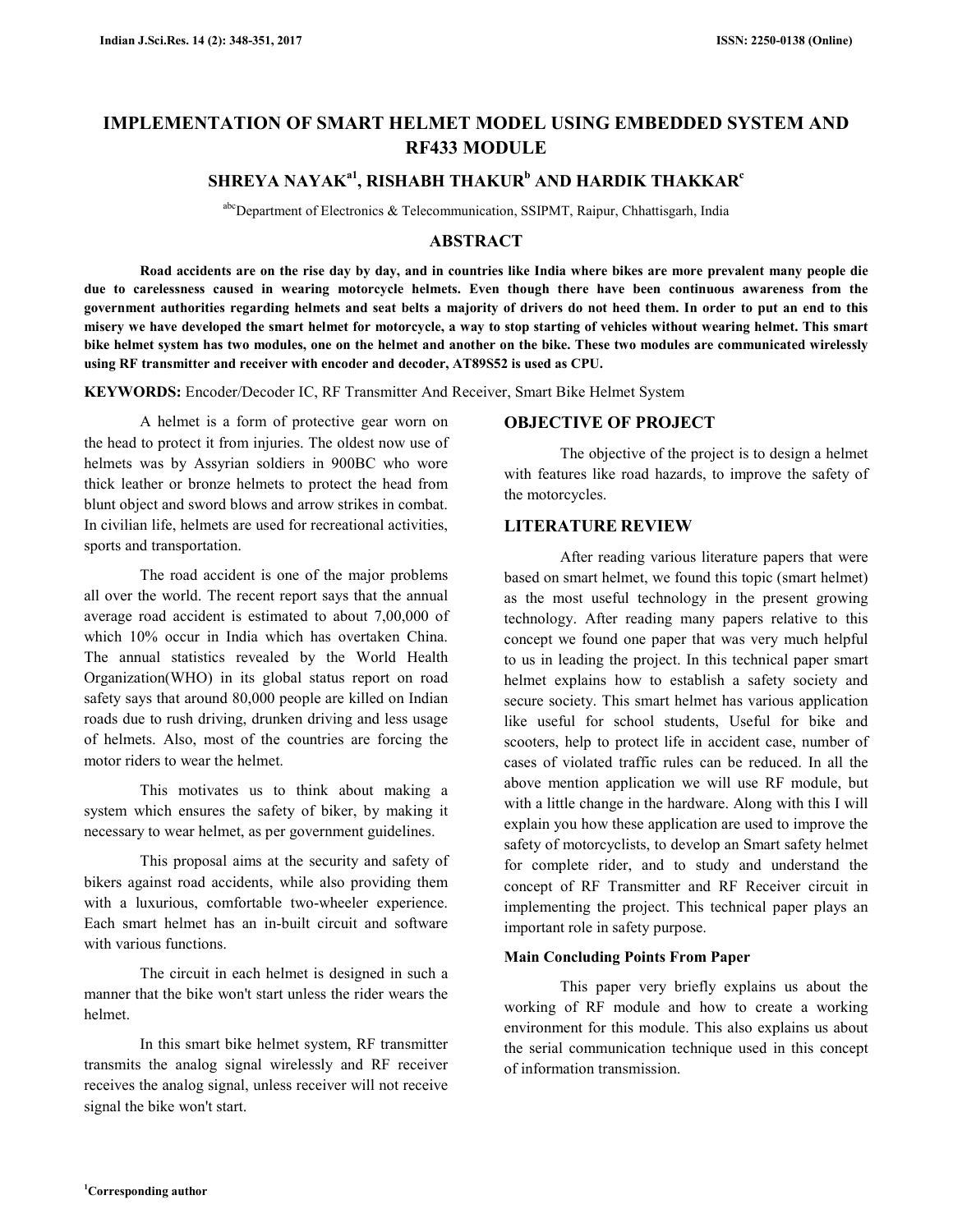1. Smart Helmet Using Arduino [1] : This is a report about a smart helmet which makes motorcycle driving safer than before. The aim of this project is to give information at accident to ambulance N family members. This is implemented using Arduino. This smart helmet was implemented by placing vibrations sensors in different places of helmet where the probability of hitting is more which are connected to arguing board. When the date exceeds minimum stress limit then the GSM module sends message to family members automatically. The hardware used in this system is Arduino board, Bluetooth module, vibration sensor and mobile phone.

2. Smart Helmet for Indian Bike Rider [2] : This paper presents the smart helmet that makes sure that the rider cannot start the bike without wearing it. This helmet replaces the cable connections for wirelessly switching on a bike, so that the bike would not start without both the key and the helmet. A LED indicator is used to demonstrate the working of the model. The system is a simple telemetry system, which is activated with the help of a pressure that is applied to the inner side of the helmet when the rider wears it. The framework model uses DPDT electromechanical relay and hence there is some time lag in wearing the helmet and switching on of the circuit.

3. Smart Helmet Using GSM & GPS Technology for Accident Detection and Reporting System [3] : A smart helmet is an innovative concept which makes motorcycle driving safer than before. It uses the GPS and GSM as its core technologies. The mechanism of this smart helmet is very simple, vibration sensors are placed in different sections of helmet where the chances of hitting is more which are connected to microcontroller board. So when the rider crashes and the helmet hit the ground, these sensors sense and provide it to the microcontroller board, then controller extract GPS data using the GPS module that is integrated to it. When the data goes below the minimum stress limit then GSM module automatically sends alerting message to ambulance or family members. The hardware used in this system is alcohol sensor, GSM, GPS, microcontroller, pressure sensor and vibration sensor.

4. Alcohol Detection Using Smart Helmet System [4] : The system automatically checks whether the person is wearing the helmet and has non- alcoholic breath while driving. There is a transmitter at the helmet and a receiver at the bike. There is a switch used to sure the wearing of helmet on the head. The data to be transferred is coded with RF encoder and transmitted through radio frequency transmitter. The receiver at the bike collects the data and decodes it through RF decoder. MCU controls the function of relay and thus the ignition; it controls the engine through a relay and a relay interfacing circuit.

#### **SYSTEM DEVELOPMENT**

 This project is divided into two sections helmet and bike. The easiest solution would be to make a handmade wireless toy bike. We will be using ASK (Amplitude Shift Keying) based Tx/Rx (transmitter/receiver) pair operating at 433 MHz. The transmitter module accepts serial data at a maximum of XX baud rate. It can be directly interfaced with a microcontroller or can be used in remote control applications with the help of encoder/decoder ICs.



**Figure 3.1: RF433 Module** 

 The encoder IC takes in parallel data which is to be transmitted, packages it into serial format and then transmits it with the help of the RF transmitter module. At the receiver end the decoder IC receives the signal via the RF receiver module, decodes the serial data and reproduces the original data in the parallel format.



**Figure 3.2: Block Diagram of Project** 

 Now in order to control say a dc motor, we require 2 bits of information (switching it on/off) while we need 4 bits of information to control 2 motors. HT12E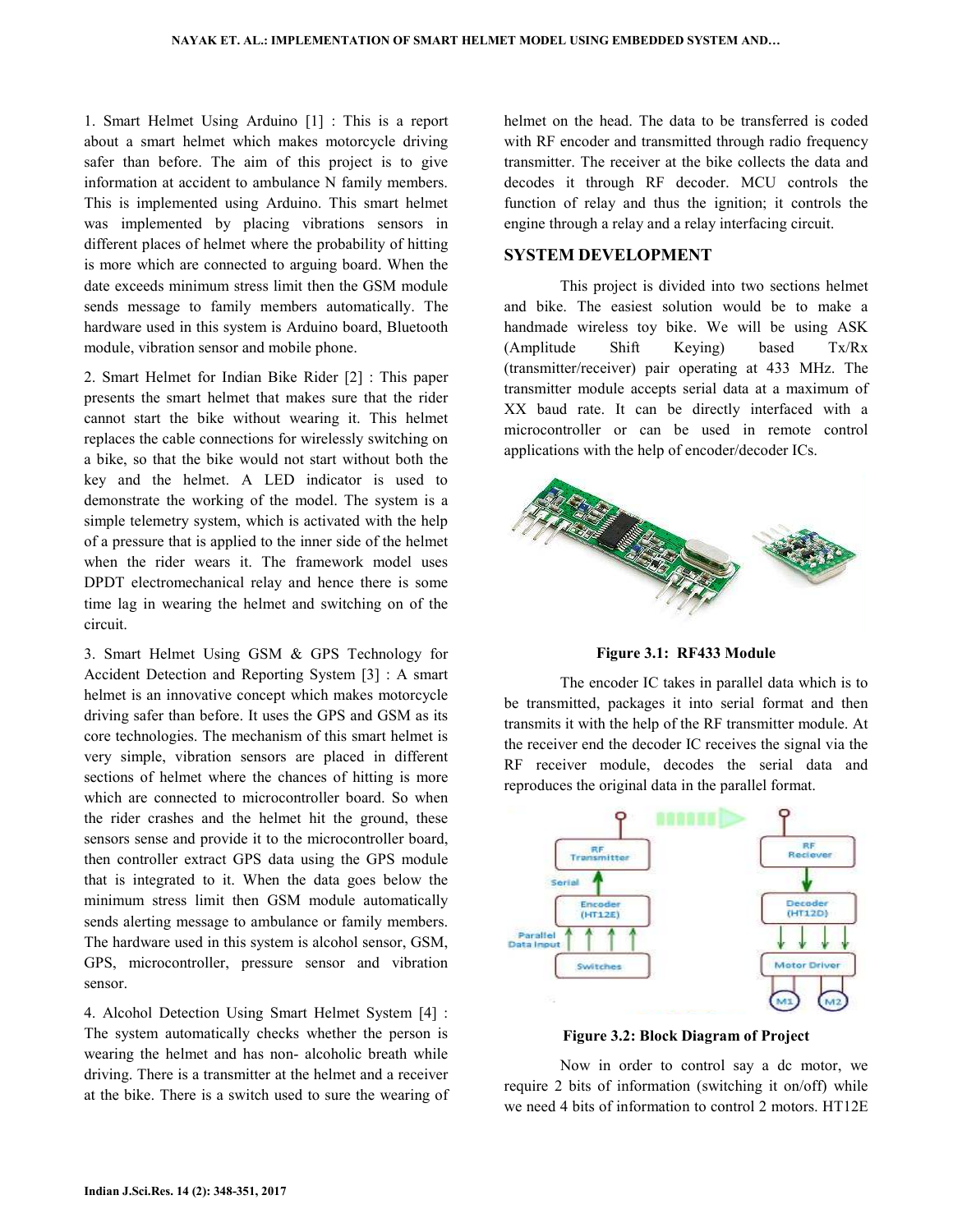and HT12D are 4 channel encoder/decoder ICs directly compatible with the specified RF module. In order to drive motors, we would need to connect a suitable motor driver at the output of the decoder IC. The motor driver circuit can consist of a relay, transistorized H-Bridge or motor driver ICs like the L293D, L298 etc. The block diagram is as shown below.



**Figure 3.3: Transmitter Section** 



**Figure 3.4 Receiver Section** 

#### **RESULTS AND CONCLUSION**

 A RF signal radiates from transmitter section and receives a synchronized address bit through RF receiver. The ignition of the bike starts, this implies that the smart helmet system is working properly.



**Figure 7.1: Implemented Handmade Bike Model** 



**Figure 7.2: Helmet-Transmitter Section** 



**Figure 7.3: Receiver Section** 

 The developed system efficiently ensures that rider is wearing helmet throughout the ride. By implementing this system a safe two wheeler journey is possible which would decrease the head injuries during accidents and reduce the accident rate. The proposed approach makes it mandatory for the rider to use this protective guard in order to drive a two wheeler vehicle and ensures the safety of the human brain and therefore reduce the risk of brain injuries and death in case of an accident. Besides, the developed system prevents theft of the two wheelers.

 This smart helmet system technology can further be enhanced into four wheeler also by replacing the helmet with seat-belt. It can be used in real time safety system.

 Through the smart helmet system technology detection of accident in remote area can be easily detected and medical services provided in short time. It works on a range of 100 meters and is cheaper at cost production. Smart helmet system has a limitation as due to limited number of data combinations a vehicle may receive data of another helmet and may get started.

#### **REFERENCES**

V. Krishna Chaitanya, K. Praveen Kumar, "Smart helmet using arduino", Hyderabad, 2013.